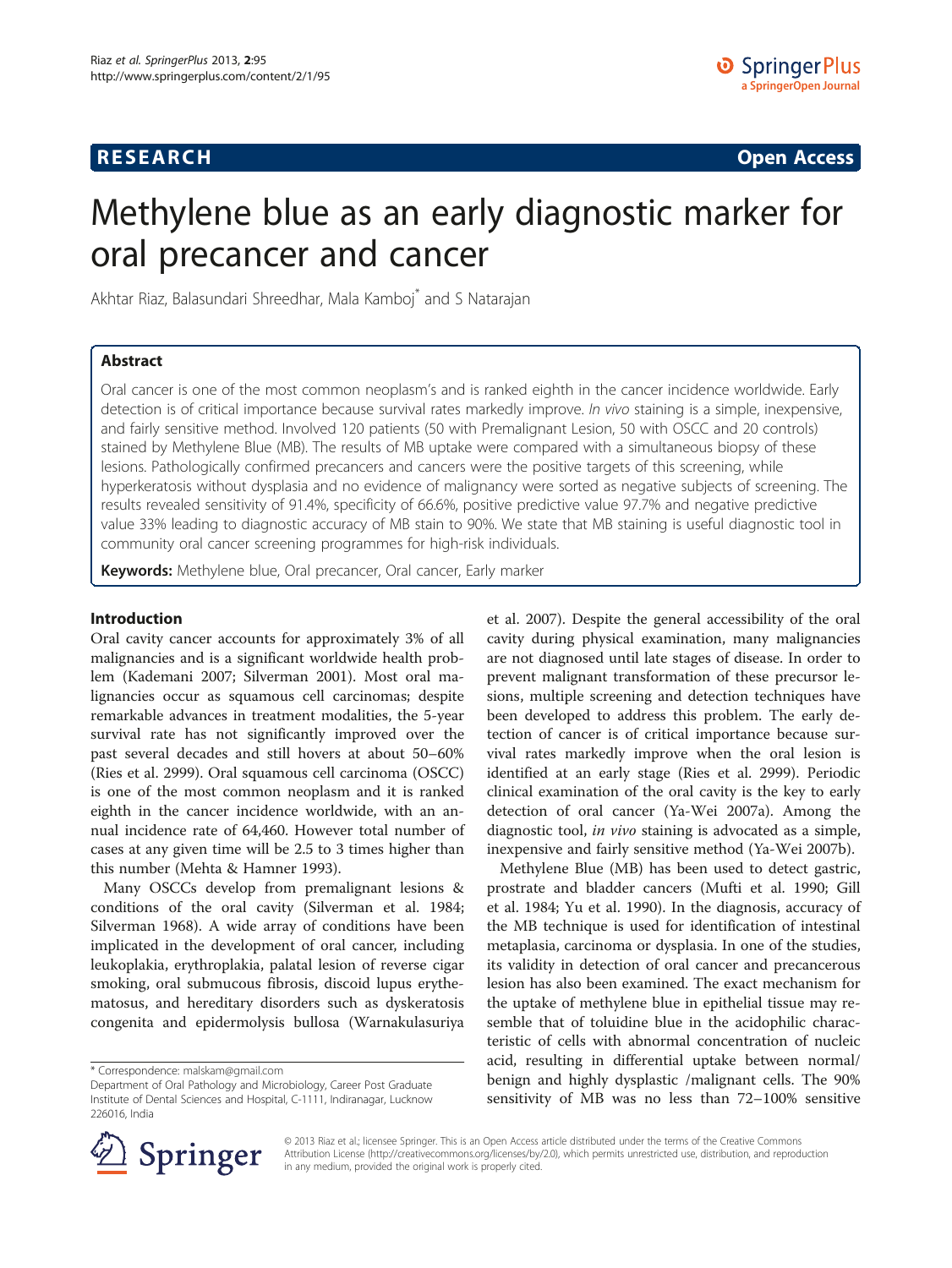report with toluidine blue staining. Considering the low toxicity and cheaper prices, methylene blue may be conveniently substituted for large scale screening in high risk patients (Ya-Wei [2007a](#page-5-0)). Methylene blue is a commonly used stain that helps us see microscopic life in brilliant color. The dye, methylene blue shows the deepest shade of blue, indicating a strong attraction to acids including DNA.

In the present paper an attempt has been made to establish MB as an early diagnostic marker in the suspected cases of oral precancerous lesions and oral squamous cell carcinoma for wider screening programmes.

## Methods

### Subjects

The study group consisted of 120 subjects of both the sexes, 50 subjects with clinically suspicious premalignant lesions, 50 subjects with clinically suspicious oral cancers and 20 cases of subjects with clinically appearing normal mucosa. A provisional diagnosis of leukoplakia, erythroplakia, smoker's palate (premalignant lesions) and Oral cancer were made on basis of clinical examination. Patient's more than or equal to 15 yrs of age, with the habit of smoking and/or tobacco consumption were made part of the study. Patients with age less than 15 years, immunocompromised states, with premalignant conditions, and patients with diabetes or other systemic disorders were excluded from the study. Ethics committee approval from the college ethics committee was taken for the smooth conduct of the study. (CPGIDSH/09). Controls were subjects with clinically normal appearing oral mucosa. The subjects were made to sit comfortably on the dental chair and were thoroughly examined under artificial illumination. The clinical examination was done and the relevant data was entered into the proforma.

### Gargling solution

Methylene blue dye system had 2 solution bottles. The dye rinse solution (Bottle A) had 1% methylene blue, 1% malachite, 0.5% eosin, glycerol, and dimethylsulfoxide. Pre- and post-rinse solution (Bottle B) had 1% lactic acid, and purified water.

### Staining procedure

The application of methylene blue was as follows. The patients were directed to rinse their mouth with 1% lactic acid & distilled water for 30 seconds to remove food debris and excess saliva and to provide a consistent oral environment. The mucosa of the target area was gently dried with gauze and power air spray to ensure that the lesion was not being contaminated with saliva. The dye was directly applied on the lesion with help of cotton bud (Mufti et al. [1990\)](#page-5-0) first and after used as a mouth rinse gargle (Ya-Wei [2007a](#page-5-0)) with Methylene blue for 30 seconds; then expectorated. Patients then rinsed again with 1% lactic acid for 30 seconds to wash out the excess dye (Ya-Wei [2007a](#page-5-0)). The pattern of dye retention was assessed by the intensity of stain retention on the lesion. Local, and deep blue stains were marked as positive (+) reaction. Wide, shallow or faint blue stains were marked as negative (–) reaction (Ya-Wei [2007a\)](#page-5-0). The results of methylene blue dye staining were recorded with photographs and incisional biopsy was performed simultaneously in the suspected lesions to compare the accuracy of the diagnostic capability of methylene blue.

## Biopsy

Incisional biopsy was performed in the most obvious staining area of the suspected lesion of the patient under local anaesthesia. The specimen was then fixed in 10% neutral buffered formalin and processed in the oral pathology laboratory for initial routine pathologic diagnosis.

## Histological examination

All the specimens were microscopically evaluated by pathologists who were blind to the results of methylene blue stain. The pathology reports of the lesions were classified as A) Oral Precancerous: Mild, Moderate and Severe Dysplasia B) Oral Cancer: Well, Moderately and Poorly differentiated Squamous Cell Carcinoma C) Lesions neither precancerous nor malignant: Hyperkeratosis without dysplasia and No evidence of malignancy. The results were then deduced and were statistically analyzed using the various statistical tests given below and the final results were drawn.

### Statistical analysis

The pathologically proven OSCC and precancerous lesions were the targets of screening and the concerned is presented by number and percentage of the same. The results of positive/negative uptake of methylene blue in each lesion were correlated with the histopathological diagnosis. Statistical analysis was performed, including sensitivity, specificity, positive and negative predictive values. The association of methylene blue uptake and pathologic diagnosis among the precancers/ OSCC group, lesions neither premalignant nor malignant group, nor normal group were analyzed using Fisher's exact test (Wilson [1927\)](#page-5-0). A p value (probability value) of less than 0.01 was considered very significant. The statistical analysis was done using Critical Appraisal Diagnostic Test and GraphPad Software.

## Results

### Subject characteristics

120 subjects (50 with Premalignant Lesion, 50 with OSCC and 20 controls) were enrolled in this study. The patient's ages (patient group) ranged from 15 yrs to 80 yrs, with the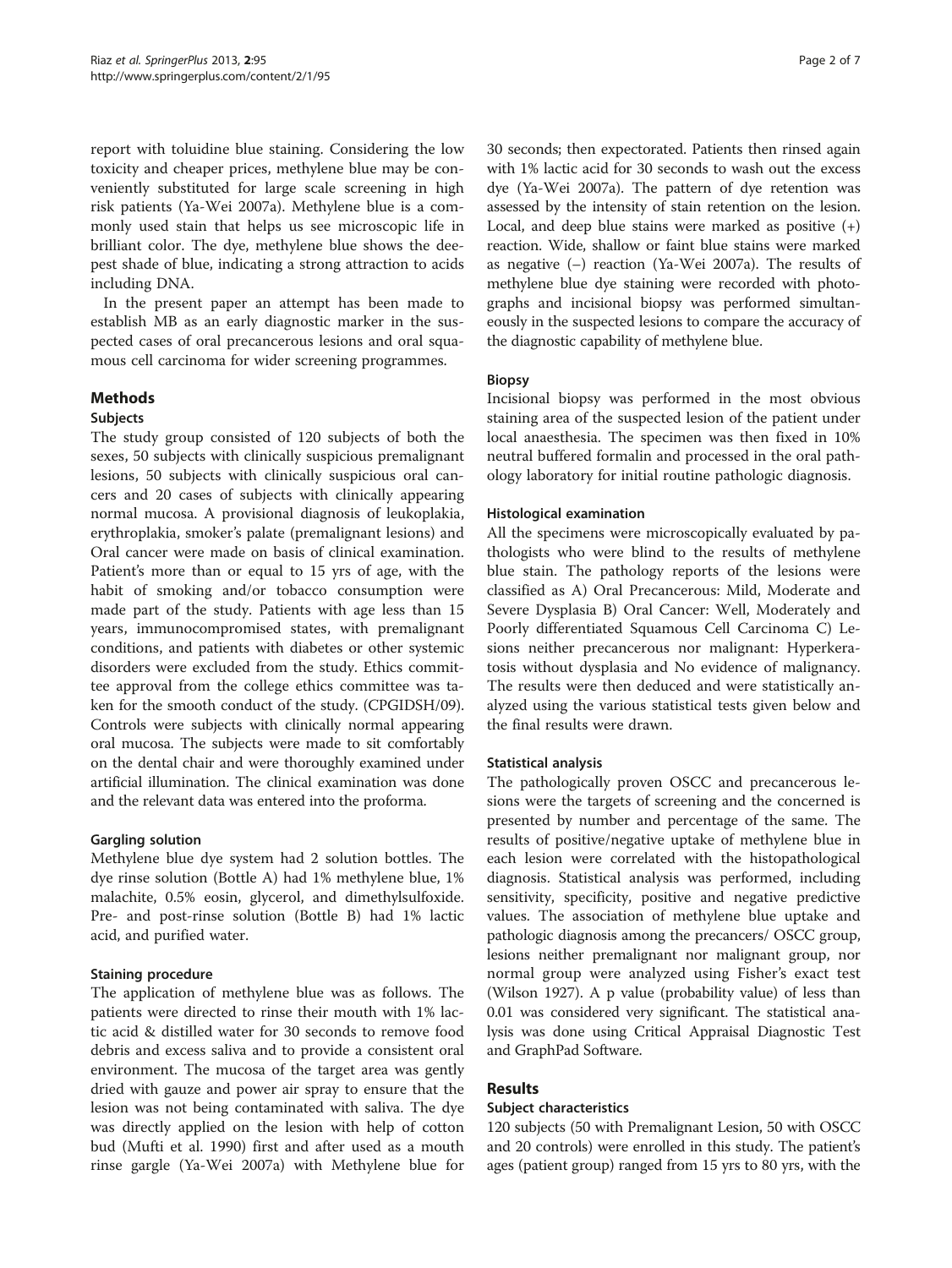ratio of male to female being 5:1. Both the groups gave history of tobacco consumption. The suspected lesions were distributed over the buccal mucosa  $(n = 84)$ , palate  $(n = 6)$ , tongue  $(n = 4)$ , floor of the mouth  $(n = 2)$ . In the control group, as methylene blue dye was not used to examine the oral cavity, it was necessary to verify that the dye would not be retained on normal mucosa. The results demonstrated that there was no retained dye in the control group.

### Methylene blue staining related to grade of pathology

The Clinical and Histological characteristics of the various study Groups are shown in Table 1. The pathologic grade was classified as precancer lesions, oral cancer lesions, hyperkeratosis without dysplasia and no evidence of malignancy. The following statistical terms were used to describe and analyze the relationship between the grade of pathology and the uptake of methylene blue staining. Sensitivity represents the proportion of histologically proved cancer/precancerous lesions which are detected by positive methylene blue staining. In the current study, 44 of 48 pathologically proven cancers and 42/46 precancerous lesions were positive with deep and focal methylene blue staining (Figure [1](#page-3-0)A,B,C, Figure [2](#page-3-0)A,B,C). The overall sensitivity was 91.4%.

Specificity suggests the proportion of pathologic benign lesions, neither precancerous lesions nor cancers, which are correctly identified as negative staining of methylene blue. In our study, 4 out of 6 cases with no dysplasia or malignancy showed negative staining; thus, the specificity was 66.6%. The results of staining with methylene blue for all lesions correlated well with the

pathologic diagnosis and are summarized in Table [2](#page-4-0). Fisher's exact test showed significant differences among cancer/precancerous lesions, lesions without dysplasia or malignancy, and normal control groups  $(p < 0.001)$ . Overall, the positive predictive value was 97.7%, and the false predictive value was 33.3%.

#### Overall diagnostic validity of methylene blue stain

Out of 100 lesions, 88 (92%) lesions retained methylene blue stain while 12 (8%) lesions failed to retain the stain. Out of these 88 methylene blue stained lesions, 86 were histologically proved as having either dysplastic or carcinomatous change, while 2 (2%) were diagnosed as hyperkeratosis without dysplasia / no evidence of malignancy. Out of 12 unstained lesions 8 were histopathologically diagnosed as carcinomatous while 4 were diagnosed as hyperkeratosis without dysplasia / no evidence of malignancy respectively. The sensitivity of methylene blue in determining dysplastic and carcinomatous changes was determined as 91.4% while the specificity was determined as 66.6%, the positive predictive value 97.7%., the negative predictive value 33.3%. The overall diagnostic value of methylene blue stain in distinguishing premalignant and malignant lesion 90% The p value less than <0.001 which is indicates that these results are stastically very significant.

### **Discussion**

Oral Cancer is very common in a country like India due to habits of smoking and chewing tobacco containing pan masala. Tobacco consumption is the main etiologic factor inducing carcinogenesis in oral mucosa. WHO

Table 1 Clinical and histological characteristics of the various study groups

| Criteria                      | Group I                           | Group II               | Group III           |  |
|-------------------------------|-----------------------------------|------------------------|---------------------|--|
|                               | Premalignant lesions ( $n = 50$ ) | $OSCC (n = 50)$        | Controls $(n = 20)$ |  |
| Age $\leq$ 40 yrs             | 28 56%                            | 8 1 6 %                | 12 60%              |  |
| $\geq$ 40 yrs                 | 22 44%                            | 42 84%                 | 8 40%               |  |
| <b>Sex Females</b>            | 2 4%                              | 14 28%                 | 4 20%               |  |
| <b>Males</b>                  | 48 96%                            | 36 72%                 | 16 80%              |  |
| <b>Site Buccal Mucosa(BM)</b> | 40 leukoplakia                    | 44 BM with vest. ridge |                     |  |
| Palate                        | 4 smoker's palate                 | $\overline{2}$         |                     |  |
| Tongue                        | 2 leukoplakia                     | $\overline{2}$         |                     |  |
| Floor of mouth                |                                   | $\overline{2}$         |                     |  |
| <b>Tobacco Use No</b>         | 0                                 | $\mathbf{0}$           | 20                  |  |
| Yes                           | 50                                | 50                     | 0                   |  |
| <b>Histological Diagnosis</b> | Mild 10 20%                       | WDSCC 30 60%           |                     |  |
|                               | Moderate 34 68%                   | MDSCC 16 32%           |                     |  |
|                               | Severe 2 4%                       | PDSCC 24%              |                     |  |
|                               | Hyperkeratosis 4 8%               | No evidence of 2 4%    |                     |  |
|                               | without dysplasia                 | Malignancy             |                     |  |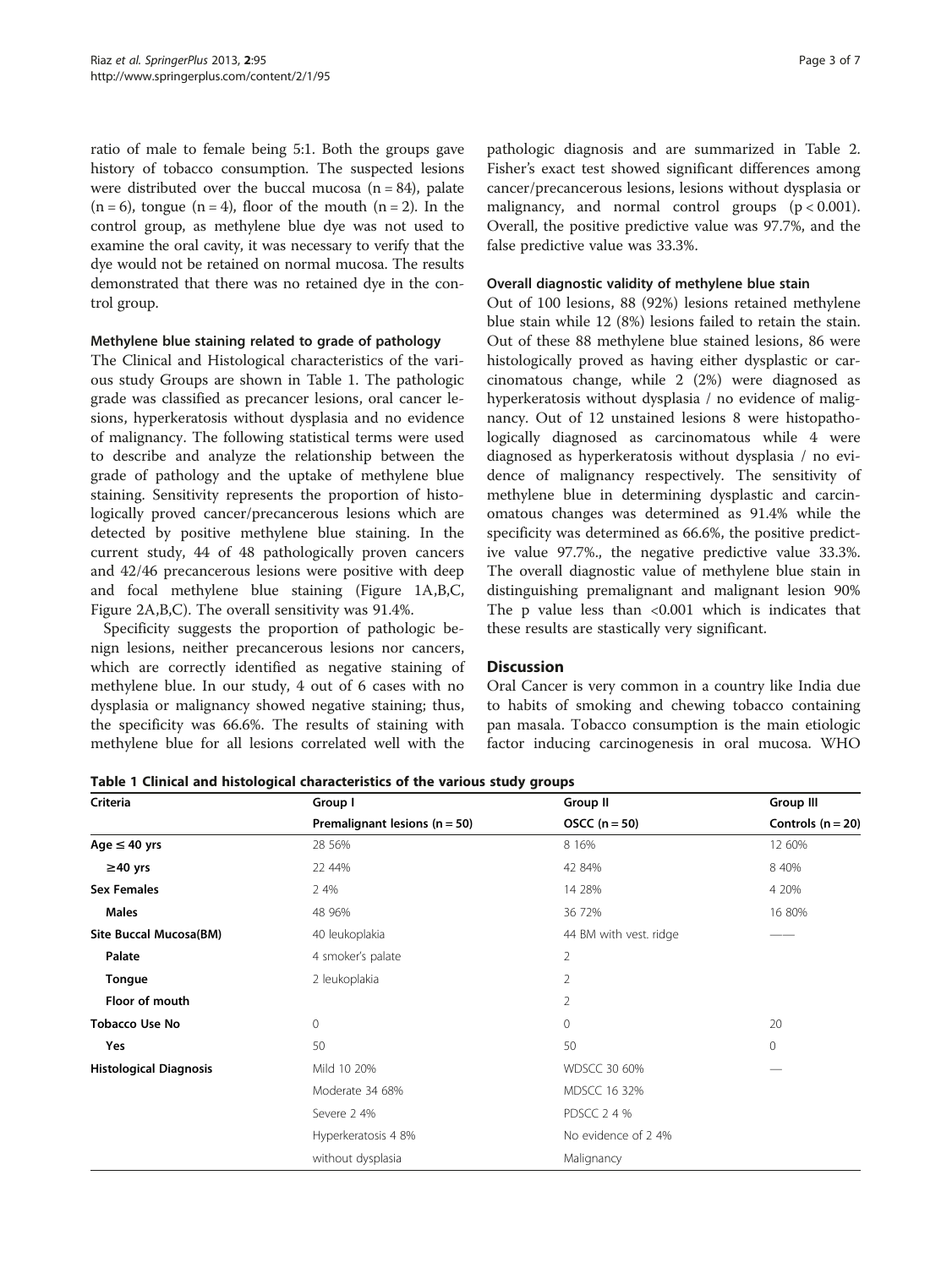<span id="page-3-0"></span>

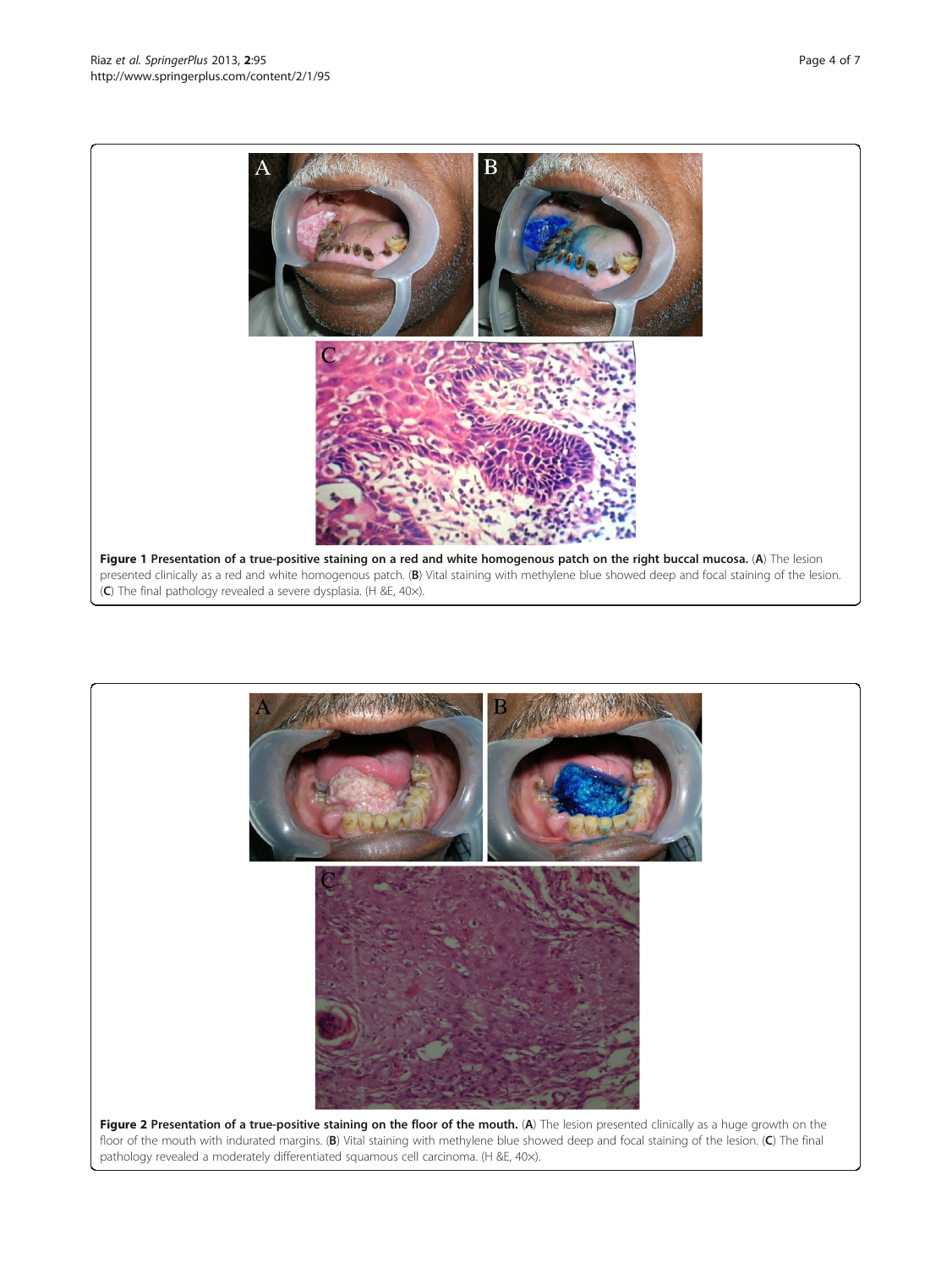| <b>Methylene Blue</b><br>Retention | <b>Histological diagnosis</b>    |                                            |                               |                              | Overall (PML + SCC)                 |
|------------------------------------|----------------------------------|--------------------------------------------|-------------------------------|------------------------------|-------------------------------------|
|                                    | <b>Premalignant Lesion (PML)</b> |                                            | Squamous Cell Carcinoma (SCC) |                              |                                     |
|                                    | <b>Dysplasia</b>                 | <b>Hyperkeratosis</b><br>without dysplasia | <b>OSCC</b>                   | No evidence<br>of malignancy |                                     |
| $\ddot{}$                          | 42                               |                                            | 44                            |                              |                                     |
|                                    | $\overline{4}$                   | 3                                          | $\overline{4}$                |                              |                                     |
| Sensitivity                        |                                  | 91.3%                                      |                               | 91.6%                        | 91.4%                               |
| <b>Specificity</b>                 |                                  | 75%                                        |                               | 50%                          | 66.6%                               |
| Positive predictive value          |                                  | 97.6%                                      |                               | 97.7%                        | 97.7%                               |
| <b>Negative Predictive Value</b>   |                                  | 42.8%                                      |                               | 20%                          | 33.3%                               |
| <b>Diagnostic Accuracy</b>         |                                  | 90%                                        |                               | 90%                          | $90\%$ p < 0.0001(very significant) |

<span id="page-4-0"></span>Table 2 Diagnostic accuracy of methylene blue in the study groups

indicates a 500 patients increase in cancer by 2025 of which 220 will be due to tobacco use. A survey by WHOSEA (Women's Health in South East Asia) has indicated that almost 50% of oral cancer in men and 25% cases of women in India are believed to be tobaccoborne (Mehta & Hamner [1993](#page-5-0)). Thus oral screening of high-risk individuals is very important in these countries. Amongst the various diagnostic tools, in vivo staining is advocated as simple and sensitive method for early detection of oral cancer (Ya-Wei [2007b\)](#page-6-0).

For a large scale community screening, some dye materials easily help to identify abnormal mucosa tissue which raise oral examiners attention and refer the patients with suspicious lesions to oral surgeons for further examination. Toluidine Blue has been championed in many parts of world for several decades as a means of identifying clinically occult lesions in patients whose oral mucosa may otherwise be normal that is as a screening test or adjunct (Mashberg [1983\)](#page-5-0). The efficacy of this technique has been evaluated in many reports with diverse results. It has yielded sensitivities between 72–100% and specificities between 45–67% in detecting suspicious malignancies (Epstein et al. [1997;](#page-5-0) Onofre et al. [2001;](#page-5-0) Epstein et al. [1992](#page-5-0); Warnakulasuriya & Johnson [1996](#page-5-0)). However the material data safety sheet indicates that toluidine blue is probably toxic by ingestion and is seldom used in detecting cancers in other parts of body (Ya-Wei [2007a\)](#page-5-0).

Methylene blue is another recently proposed dye for in vivo staining used in endoscopic examination (Bruno [2003](#page-5-0)). Its application has been reported recently in detecting some gastrointestinal abnormalities such as Barrett's esophagus (Canto et al. [1996;](#page-5-0) Canto et al. [2000](#page-5-0)), gastric cancer (Canto et al. [2000](#page-5-0)), prostate cancer (Mufti et al. [1990;](#page-5-0) Gill et al. [1984](#page-5-0)) bladder Methylene blue (MB) is an acidophilic dye, it binds to the double helical DNA with a high affinity, as deduced from the absorption and fluorescence spectral data. Extensive hypochromism and red shifts in the absorption spectra were observed when MB binds to calf thymus DNA (CT DNA), which suggested

the intercalation mechanism of MB into DNA bases. Upon binding to DNA, the fluorescence from MB was efficiently quenched by the DNA bases, with no shifts in the emission maximum. The large increases in the polarization upon binding to CT DNA supported the intercalation of MB into the helix (Wen-You et al. [2000](#page-5-0)). The binding of methylene blue to DNA and chromatin treated in various ways was also examined by equilibrium dialysis. The maximum r value (moles of bound dye/mole of nucleotide) was 1.0 for DNA, 0.6 for unfixed chromatin, and 0.83 for chromatin fixed in methanol-acetic acid104. All these studies have established the fact that methylene show proportionate binding to DNA nucleotide and this accounts for increase in intensity of stain color with increase in chromatin material in premalignant and malignant cells.

Very few studies have been conducted till now to establish the usage of methylene blue technique in detecting oral precancerous/cancerous lesions8. Screening studies should always be evaluated with respect to their sensitivity, specificity and predictive values (Lingen et al. [2008](#page-5-0)). Although there is no defined value for the ideal screening test but in general, it is desirable to have both high specificity (few false positives) and high sensitivity (few false negatives) (Lingen et al. [2008](#page-5-0)). In the present study, the pool of 100 patients (50 cancerous, 50 precancerous) were screened against 20 control (normal subjects) and we found that 88/94 pathologically proven precancers/cancerous lesions showed positive staining with localized and deep blue stain. Overall 91.4% sensitivity (91.3% for premalignant and 91.6% for OSCC) was reported with a false negative rate of 8.6%. Previous studies have indicated sensitivity of 72–100% (Epstein et al. [1997;](#page-5-0) Onofre et al. [2001](#page-5-0); Epstein et al. [1992](#page-5-0); Warnakulasuriya & Johnson [1996\)](#page-5-0) in others and 90% in oral screening (Ya-Wei [2007a\)](#page-5-0), on the basis of these and our studies we can say that using methylene blue dye for diagnostic screening is highly acceptable. For few false negatives results, we consider that ambiguous faint blue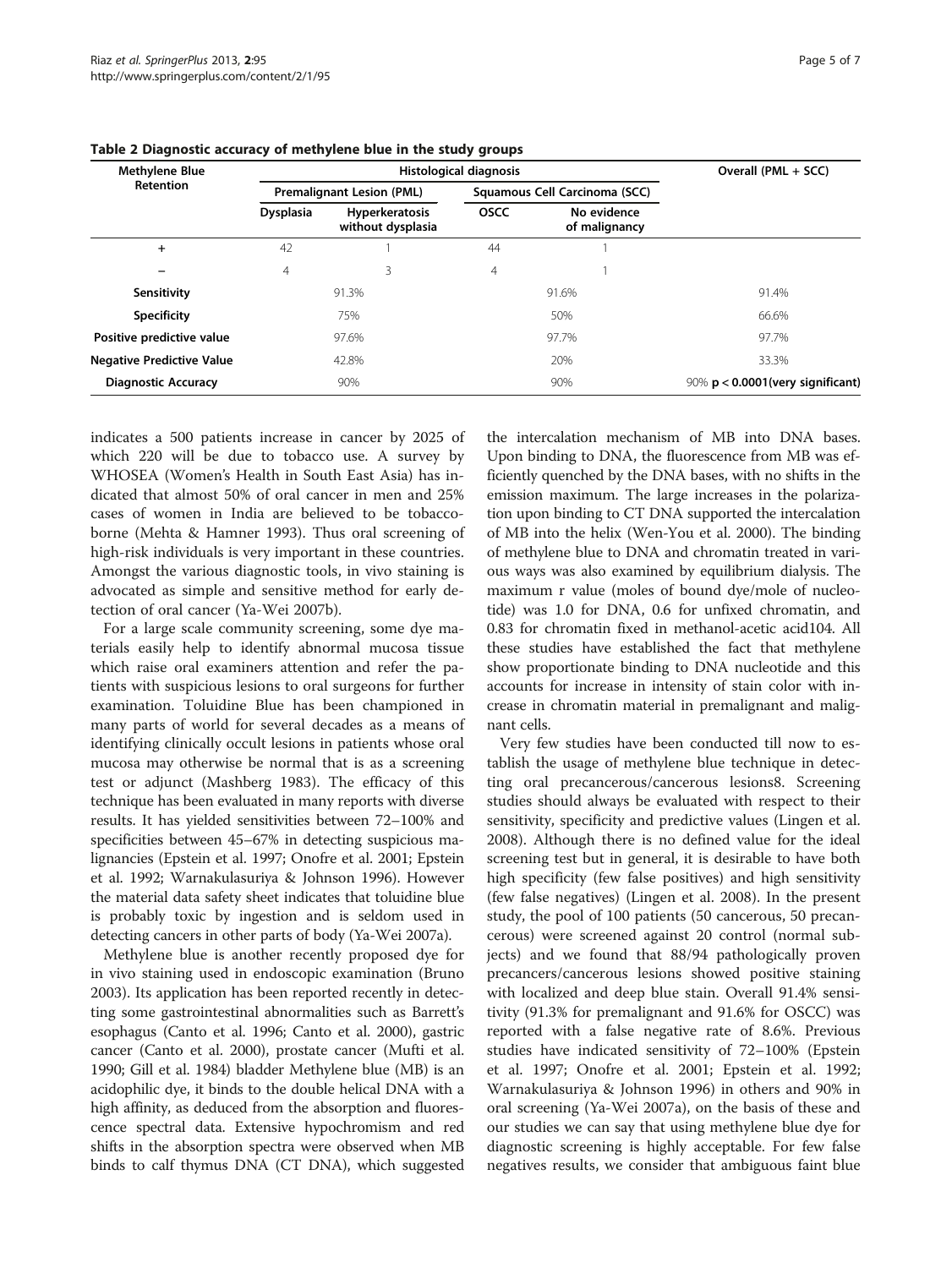<span id="page-5-0"></span>shallow stains, which may be misinterpreted as negatives but clinically suspicious of malignancy, are proved pathologically after biopsy. As far as specificity is concerned we obtained overall specificity of 66.6% (4/6) (75% in premalignant and 50% in OSCC) with a resulting 2 false positives, that were the cases of chronic unhealed ulcers. The high false positives rate was discussed to be related to the retention of stain in inflamed and trauma areas (Mashberg 1983). Other factors can be irregular, papillary or digital surfaces of the lesions, which may cause the mechanical retention of dye, contamination of saliva and plaque, retention of dye material in papilla of the tongue or minor salivary gland ducts over the mucosa (Ya-Wei 2007a).

Applying this method for screening high risk patients having habits of tobacco chewing or smoking, a large group of individuals may include those with obvious oral lesions and those with normal oral mucosa. To study these people and to re-evaluate the efficacy of lesions, a large population of the people with normal oral mucosa will lower the rate of false positives and result in higher specificity as found on our case where when compared with control  $(n = 20)$  false positives were 0 and specificity was 100% although our control group was having normal mucosa but the flaw in our experimental design was that these subjects were not having any type of tobacco chewing or smoking habits, as we cannot screen individuals with these habits and no lesions because performing biopsy in normal mucosa will be unethical. Thus we can say that this study has established methylene blue as a diagnostic agent (with diagnostic accuracy of 90% and stastically very significant results with p-value < 0.001) for early detection of cancerous and precancerous lesions. This dye will be convenient to substitute for toluidine blue because of its non-toxicity and low cost. However pathology report based on biopsy will always remain gold standard to exactly and accurately diagnose the lesion before a treatment modality is determined (Mashberg 1980).

Staining should be routinely used as a method to assist the choice of biopsy site and in the follow up of premalignant lesions and in the experienced hands marginal demarcation of the malignant lesions enables an intervention method to be adopted earlier for the diseases, which carries a high rate of morbidity and mortality. Further study is recommended to study the exact binding mechanism of methylene blue in precancerous, cancerous, benign and normal mucosa to establish this dye as the efficient diagnostic tool for diagnosing and differentiating between different pathological conditions.

#### Competing interest

The author declares that they have no competing interest.

#### Authors' contributions

AR carried out the practical work of the study, BS gave expert comments and provided help in framing the study and the manuscript. MK drafted the manuscript and conceptualized the idea of the study. SN participated in drafting of the manuscript. All authors read and approved the final manuscript.

#### Received: 3 January 2013 Accepted: 25 February 2013 Published: 9 March 2013

#### References

- Bruno MJ (2003) Magnification endoscopy, high resolution endoscopy, and chromoscopy; towards a better optical diagnosis. Gut 52(Suppl 4):iv7–iv11, 5
- Canto MI, Setrakian S, Petras RE et al (1996) Methylene blue selectively stains intestinal metaplasia in Barrett's esophagus. Gastrointest Endosc 44:1–7
- Canto MI, Setrakian S, Willis J et al (2000) Methylene blue-directed biopsies improve detection of intestinal metaplasia and dysplasia in Barrett's esophagus. Gastrointest Endosc 51:560–568
- Epstein JB, Scully C, Spinelli J (1992) Toluidine blue and Lugol's iodine application in the assessment of oral malignant disease and lesions at risk of malignancy. J Oral Pathol Med 21:160–163
- Epstein JB, Oakley C, Millner A, Emerton S, van der Meij E (1997) The utility of toluidine blue as s a diagnostic aid in patients previously treated for upper oropharyngeal carcinoma. Oral Surg Oral Med Oral Pathol Oral Radiol Endod 83(5):537–547
- Gill WB, Huffman JL, Lyon ES, Bagley DH, Schoenberg HW, Straus FH 2nd (1984) Selective surface staining of bladder tumors by intravesical methylene blue with enhanced endoscopic identification. Cancer 53:2724–2727 Kademani D (2007) Oral cancer. Mayo Clin Proc 82(7):878–887
- Lingen MW, Kalmar JR, Karrison T, Speight PM (2008) Critical evaluation of diagnostic aids for the detection of oral cancer. Oral Onc 44:10–22
- Mashberg A (1980) Re-evaluation of toluidine blue application as a diagnostic adjunct in the detection of asymptomatic oral squamous carcinoma. Cancer 46:758–763
- Mashberg A (1983) Final evaluation of tolonium chloride rinse for screening of highrisk patients with asymptomatic squamous carcinoma. JADA 106:319–323
- Mehta FS, Hamner JE (1993) Tobacco related oral mucosal lesions and conditions in India. Tata Inst. of Fundamental, Research
- Mufti GR, Shah PJ, Parkinson MC, Riddle PR (1990) Diagnosis of clinically occult bladder cancer by in vivo staining with methylene blue. Br J Urol 65:173–175
- Onofre MA, Sposto MR, Navarro CM (2001) Reliability of toluidine blue application in the detection of oral epithelial dysplasia and in situ and invasive squamous cell carcinomas. Oral Surg Oral Med Oral Pat Oral Radiol Endod 91:535–540
- Ries LAG, Melbert D, Krapcho M, Stinchcomb DG, Howlader N, Horner MJ, Mariotto A, Miller BA, Feuer EJ, Altekruse SF, Lewis DR, Clegg L, Eisner MP, Reichman M, Edwards BK (2999) SEER cancer statistics review, 1975-2005. National Cancer Institute, Bethesda, MD, [http://seer.cancer.gov/csr/1975\\_](http://seer.cancer.gov/csr/1975_2005/) [2005/,](http://seer.cancer.gov/csr/1975_2005/) based on November 2007 SEER data submission, posted to the SEER web site, 2008 [database online]. 2008. Updated 2008
- Silverman S Jr (1968) Observations on the clinical characteristics and natural history of oral leukoplakia. J Am Dent Assoc 76(4):772–777
- Silverman S Jr (2001) Demographics and occurrence of oral and pharyngeal cancers. The outcomes, the trends, the challenge. J Am Dent Assoc 132:7S–11S
- Silverman S Jr, Gorsky M, Lozada F (1984) Oral leukoplakia and malignant transformation. A follow-up study of 257 patients. Cancer 53(3):563–568
- Warnakulasuriya KA, Johnson NW (1996) Sensitivity and specificity of OraScan® toluidine blue mouthrinse in the detection of oral cancer and precancer. J Oral Pathol Med 25:97–103
- Warnakulasuriya S, Johnson NW, Van der Waal I (2007) Nomenclature and classification of potentially malignant disorders of the oral mucosa. J Oral Pathol Med 36(10):575–580
- Wen-You L, Jin-Gou X, Xi-Wen H (2000) Characterization of the binding of methylene blue to DNA by spectroscopic. Methods Anal Letters 33(12):2453–2464
- Wilson EB (1927) Probable inference, the law of succession, and statistical inference. J Am Stat Assoc 22:209–212
- Ya-Wei C (2007a) Application of in vivo stain of methylene blue as a diagnostic aid in the early detection and screening of oral squamous cell carcinoma and precancerous lesion. J Chin Med Assoc 70:497–503